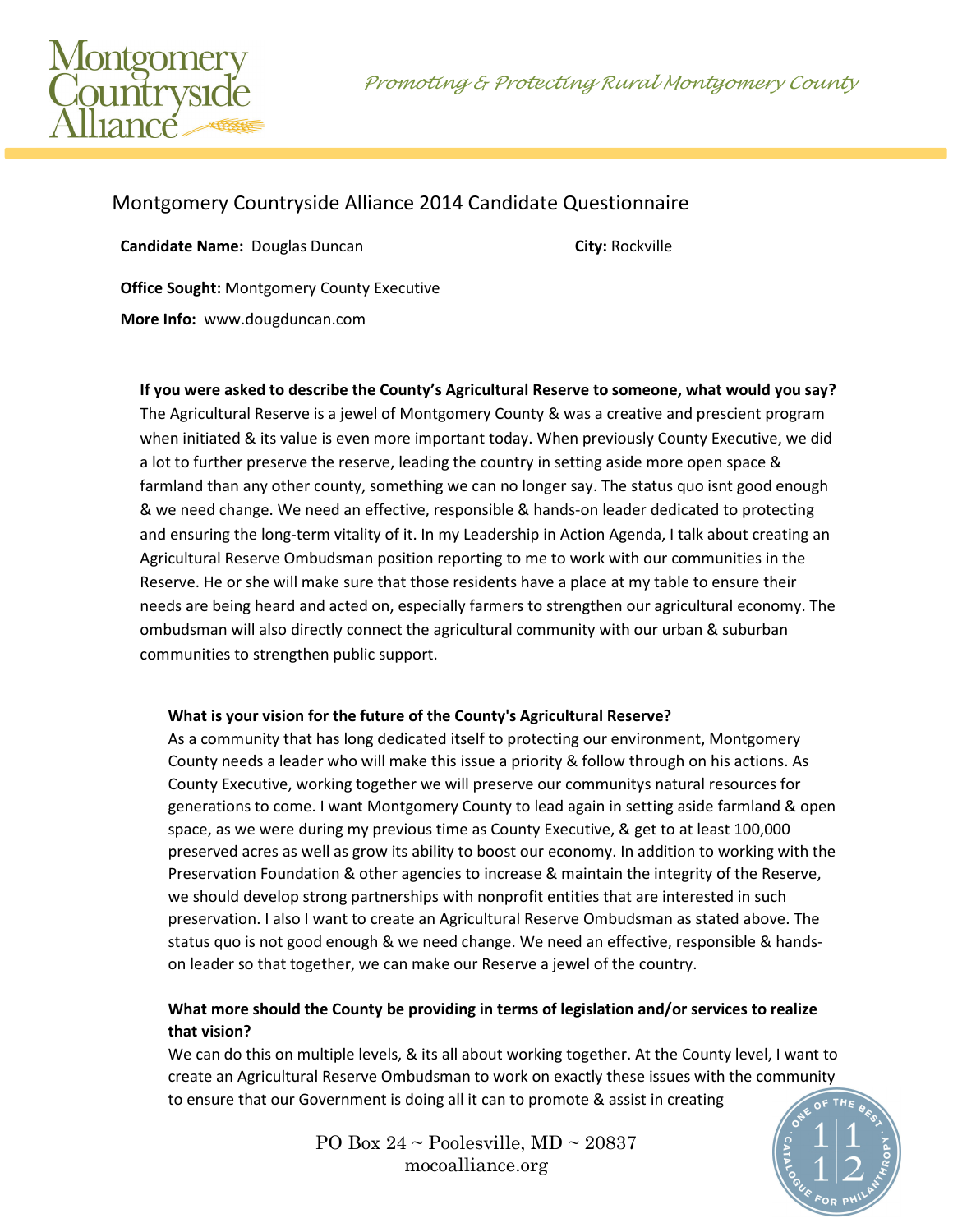

successful, vibrant, generational farms. At the state level, we will work with our own delegates in the reserve, as well as neighboring jurisdictions to create an effective alliance of pro-reserve representatives to ensure the state is doing all that it can to help as well. Lastly, working with our Congressmen & Senators, we can ensure that Montgomery County is included in any federal aid. We cannot do this alone & we need an effective leader who can build alliances with elected officials & organizations like yours to realize that vision.

#### **What challenges exist to ensuring that your vision for the Reserve is realized?**

I am & have always been a firm believer in & ardent supporter of protecting the Agricultural Reserve. Any discussion that starts with cutting into the reserve is a non-starter for me. However, we do face challenges, particularly with the growing population & town centers throughout the county. If though, you have an effective, hands-on leader who will do what he says, then we can continue to protect the reserve. At the same time, that is why I also want to create an Agricultural Ombudsman to bring more attention to this jewel, including to those down county that dont know much about it. In the end its all about priorities & balance, when previously County Executive we revitalized Silver Spring, built Strathmore & at the same time preserved more farmland & open space than any other county in the country. That is the kind of experienced, effective leadership I bring to the table. The status quo is not good enough & we need change.

### **What role do the County's schools play in the support of our local food system and success of local agriculture?**

How great would it be for our Countys farmers to provide the food eaten in our County Schools? My Agricultural Ombudsman will work with our school system to try & solve that question. At the same time, the more our kids understand & realize what the reserve is & can do they will become more invested in ensuring its vibrancy. With all the resources we have here in Montgomery County there is no reason that we cannot become a much more sustainable place to live, work & raise a family. The status quo is wasting money on things like the gross mismanagement on the Silver Spring Transit Center; that is millions of dollars that could go toward improving the distribution of local produce to our schools or funding class trips to the reserve for our kids learn more about all it has to offer. We need the right effective, responsible hands-on leadership with such a vision to get the job done & ensure the success of local agriculture.

# **The County has undertaken a comprehensive zoning code re-write. What are your thoughts about the County's zoning code enforcement? Does that division have adequate resources and is it properly functioning?**

County Governments chief task is to manage daily operations within the County, including enforcing the rules they themselves create. The status quo severely lacks at this. With the new zoning

> PO Box  $24 \sim$  Poolesville, MD  $\sim$  20837 mocoalliance.org